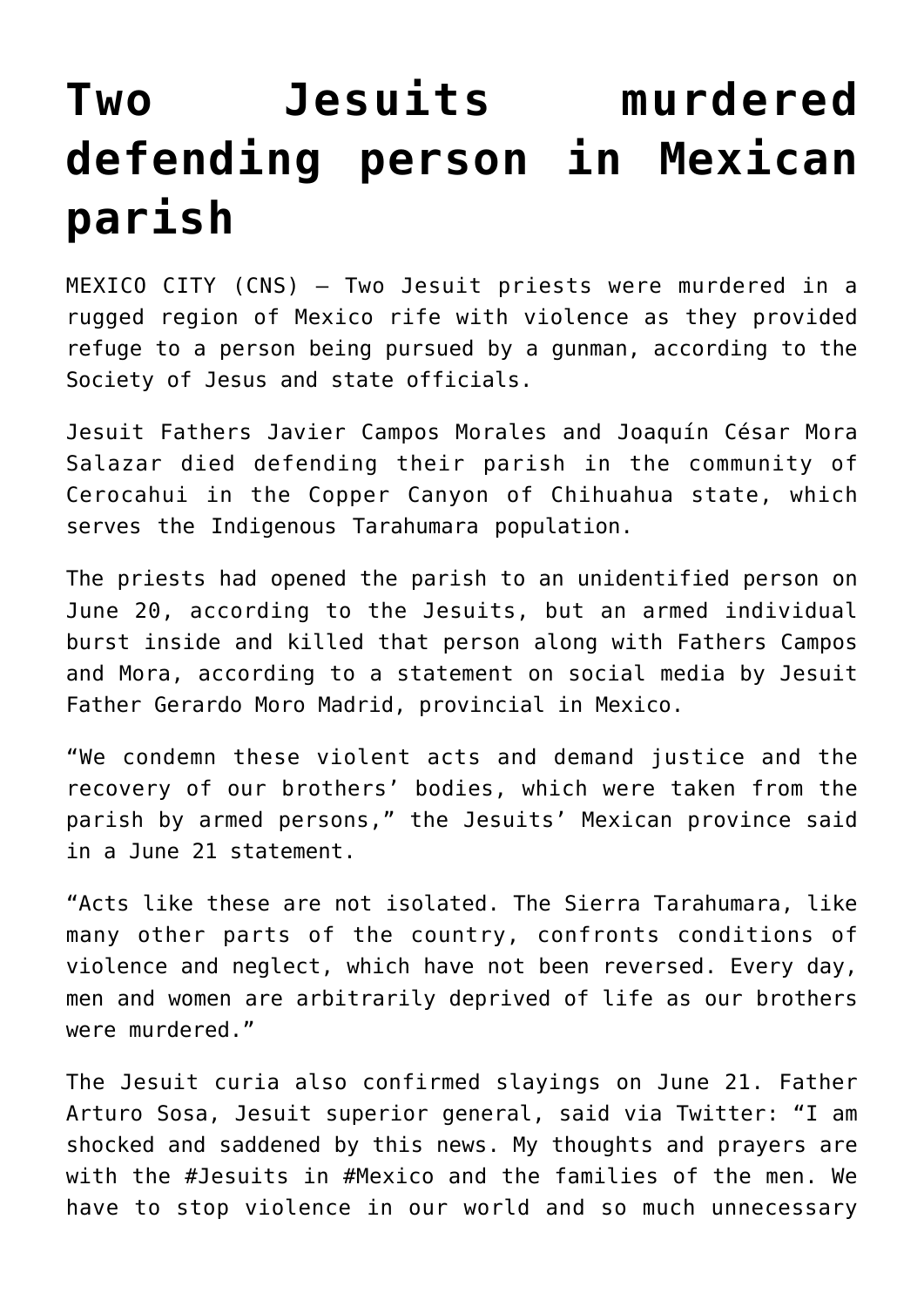suffering."

The slayings reinforced Mexico's reputation as one of the world's most murderous countries for Catholic clergy. At least seven Mexican priests have been killed since December 2018, when President Andrés Manuel López Obrador took office, according to the Catholic Multimedia Center in Mexico City.

López Obrador has promoted a security policy of "hug, not bullets," though violence continues tearing through many regions of Mexico.

"In the midst of so much death and crime in the country, we publicly condemn this tragedy and demand a prompt investigation and security for the community and all the priests in the country," the Mexican bishops' conference said in a June 21 statement.

The Jesuits have a long history of working in the Diocese of Tarahumara, which covers the rugged Copper Canyon, an impoverished region rife with drug running and drug cartel violence. The region is also home to the Indigenous Rarámuri people, also known as Tarahumara.

Father Campos, nicknamed "El Gallo," was born in Mexico City and joined the Jesuits at age 16. He had worked with the Jesuit mission in the Sierra Tarahumara for 34 years, serving as vicar for the diocesan Indigenous ministry and a regional adviser for ecclesial base communities.

Father Mora, nicknamed, "El Morita," was born in Monterrey and also joined the Jesuits at age 16. He served in the Sierra Tarahumara for 23 years and worked for a period with the Jesuit mission in southern Chiapas state.

Jesuit Father Javier Ávila, a prominent human rights defender in Chihuahua state, had to receive state protection after denouncing the enduring impunity of a 2008 massacre that claimed 13 lives at a party in the municipality of Creel, a